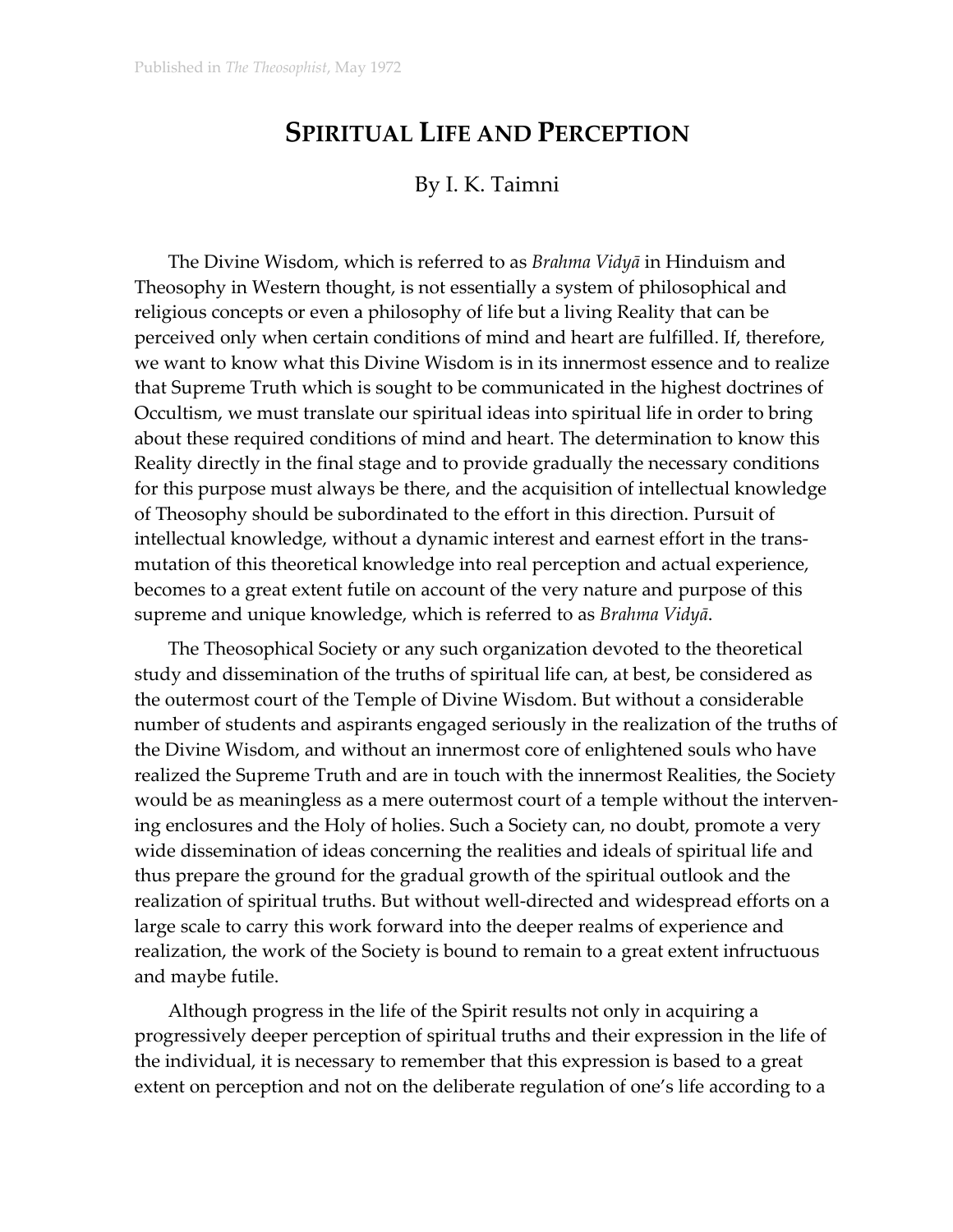definite and rigid code of conduct. The life of the Spirit is a natural expression of what we perceive directly or sense intuitively and not a blind following of what others ask us to do. It has thus the quality of freshness, naturalness, and effortlessness, which immediately attracts people and silently affects their life and outlook.

Take, for instance, the question of practicing brotherhood. An individual who knows that all life is one (or at least senses it intuitively) behaves towards others with real feelings of sympathy and tenderness and helps them under all circum-stances naturally and effortlessly. While those who *practice* brotherhood as an intellectual ideal without having any real brotherly feelings and sympathy can, at best, conform to an outer code of behavior, which lacks warmth and capacity to inspire confidence in other people.

We shall realize the importance of this if we recall that real knowledge concerning the truths of Divine Wisdom is not, as in the case of other branches of knowledge, a matter of intellectual comprehension but of spiritual perception; this means that these truths no longer remain interesting or even inspiring ideas but realities of direct experience. The truth is reflected, as it were, in its true form in the field of our consciousness and not merely as a shadow on the screen of our mind.

This spiritual perception that we are going to consider is a very extraordinary experience. Since it is of the very essence of *Brahma Vidyā* the aspirant for selfrealization has to understand its nature and learn to distinguish it from mere intellectual comprehension, which is generally mistaken for it. It is of the nature of a new kind of awareness and enables everything that is present in our consciousness to be seen in a new light or from a higher dimension.

In bringing about this inner spiritual transformation of consciousness, the *sādhaka* <sup>1</sup> has to progressively sharpen or refine his perceptive faculty so that he can perceive increasingly deeper significance in the content of his mind without changing the nature of that content. It is this sharpening or refining process which, when carried to the extreme limit, enables him to perceive the Ultimate Reality that pervades and contains the manifested universe but remains unknown for lack of perception.

The truth pointed out in the above paragraph is expressed tersely in the wellknown *mantra* from the Upanishads: "The Reality can be seen only through a penetrating perception" (*drśyate tvagryayā buddhyā*).

Since *buddhi* is the faculty or power of perception, the above *mantra* means that the Reality can be perceived only by gradually sharpening the power of perception. This penetrating power of perception is not gained instantly. It is a matter of slow

 $\overline{a}$ 

 $<sup>1</sup>$  A spiritual novice or apprentice.</sup>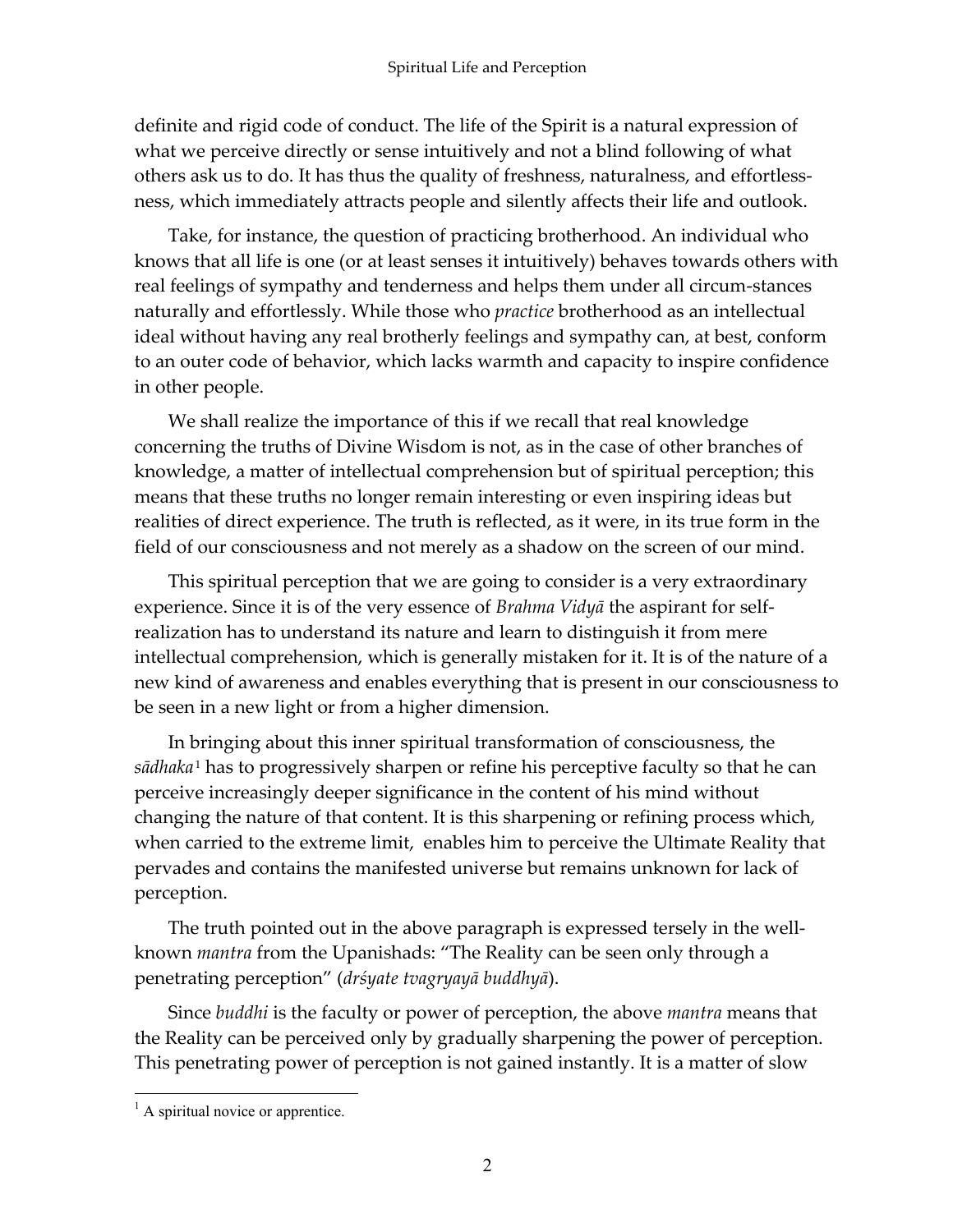growth, which takes place when the vehicles are made more and more sensitive and the mind purer by systematic *sādhanā.* 2

According to Yogic literature, there are seven stages in the development of this increasing power of perception as pointed out in aphorism II-27 of Patañjali's *Yoga-Sūtras*: "His (of the *Purusha*) Enlightenment is reached by seven stages." Upon examining the nature of these seven stages of Enlightenment, which are described in detail in Vedantic literature, we find that they are nothing but degrees of power of perception which enable the Yogi to see deeper and deeper significance in the same facts of existence by which he is surrounded.

It should be remembered that as deeper knowledge of the realities is gained in *samādhi* it does not remain confined to the state of *samādhi* but gradually filters down into the consciousness of the waking state where it appears as a more and more penetrating power of perception, or *sūkshma buddhi*. This penetrating power of perception finds its culmination in the last stage, when the Yogi is able to see through all intermediate states of manifestation and become aware of the One Reality from which they are derived. This filtering down of direct knowledge gained in *samādhi* into the waking consciousness is referred to as *sahaja samādhi*, or "easy samādhi," which means a natural or effortless state of *samādhi*.

What has been said above shows the tremendous importance of refining or sharpening the penetrating power of the perceptive faculty known as *buddhi*. Most aspirants—and especially those of a scholarly type—suffer from the erroneous idea that they have to acquire more and more intellectual knowledge and fill their mind with ideas in order to be able to know the truths of the inner life and, finally, the ultimate Truth of existence. So they read more and more books while piling up scraps of information in their mind without exercising any kind of discrimination in the matter. And the more time they devote to this task of indiscriminate accumulation of purely intellectual knowledge the less they feel inclined to give time for reflection, meditation and other aspects of *sādhanā*. The result of this misdirected effort to grow fat intellectually as quickly as possible is similar to what happens when we try to eat excessive amounts of food with a view to getting physically stronger without sufficient exercise to digest and assimilate that food. There is intellectual indigestion as our mind becomes clogged and burdened with halfdigested ideas clouding our perception.

In real *sādhanā* and preparation for Yoga, the effort is directed mainly towards the development of the penetrating power of perception and not towards the accumulation of non-essential and possibly interesting information regarding occult

 $\overline{a}$ 

 $2^2$  A system of spiritual discipline or practice.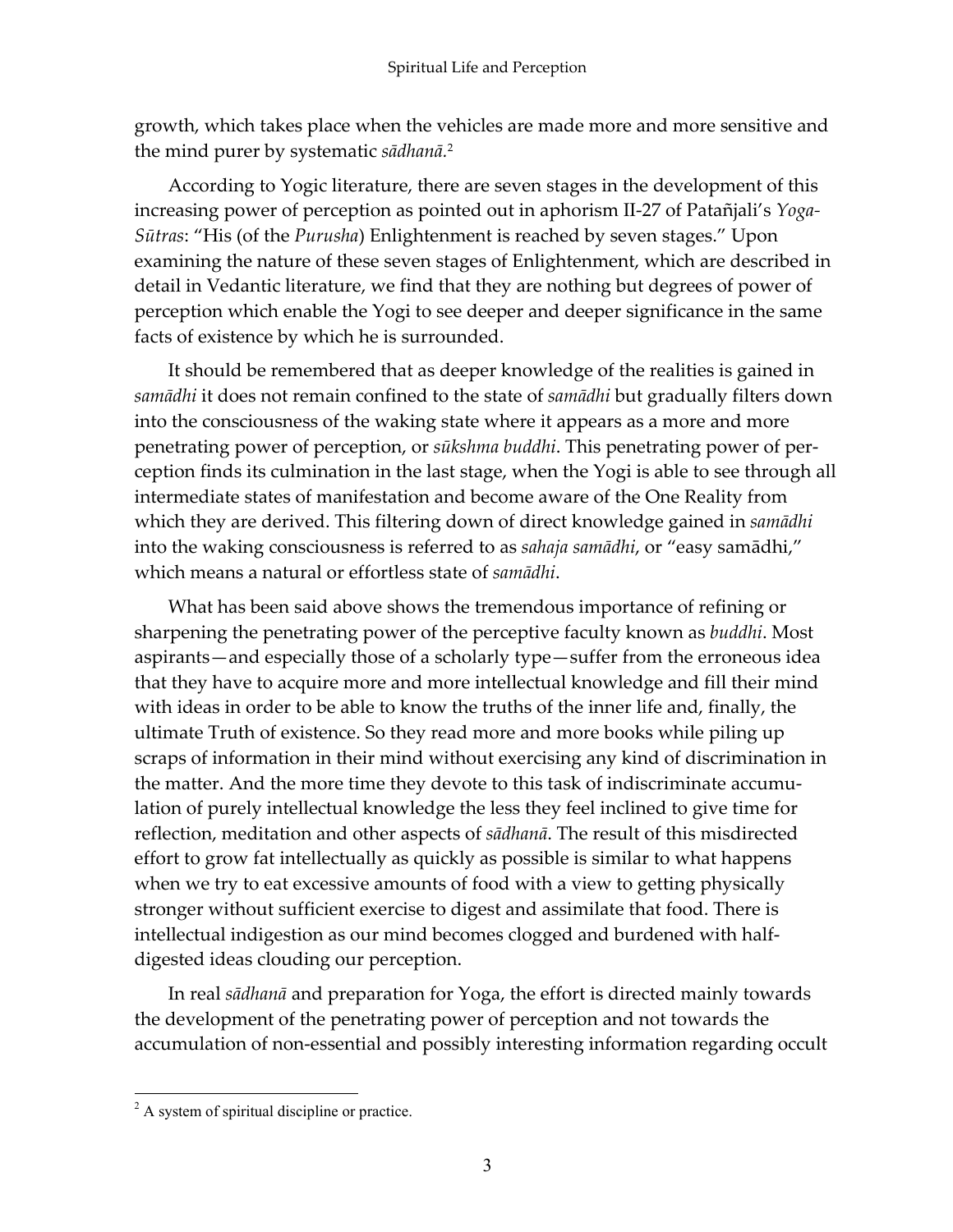facts. This is what *svādhyāya*, one of the three main constituent techniques of *Kriyā Yoga*, really implies. The acquiring of essential knowledge concerning the philosophy and technique of Yoga in practicing *svādhyāya* is only the first and least important step. This knowledge is meditated upon again and again to discover its inner hidden significance and make it an integral part of one's life. This process is reinforced by other practices like *japa* (repetition of a name or mantra in meditation), etc., which also form part of *svādhyāya*. In this way is brought about not only the gradual assimilation of essential theoretical knowledge but also the progressive sharpening of the power of perception, which enables the Yogi to become aware of subtler and subtler truths and realities of existence in the very things by which he is surrounded and in which he could not see anything more than the ordinary humdrum facts of existence.

The above process of becoming aware of the deeper realities of life owing to the sharpening of the *buddhic* faculty may be considered as the opening of new dimensions of consciousness similar to the expansion of consciousness that takes place when consciousness passes from a world of a lower number of dimensions to a world of a higher number of dimensions. The expansion generally takes place first in *samādhi* and then filters down gradually into the normal waking consciousness. No change of vehicle or environment is involved in this process, for it is really a matter of the center of consciousness passing into a deeper level of itself through the *Māhābindu*. 3

It is necessary to grasp fully the significance of what has been said above if we are to understand the philosophy and technique of *Jnāna Yoga*. Most students of Yoga find it very difficult to get a clear idea of the philosophy and technique of *Jnāna Yoga*. It is so elusive, indefinite, and difficult to formulate in a clearly defined system of thought. The reason for this lies in the fact that *Jnāna Yoga* is based on gradually developing the penetrating power of perception through the combined practice of *viveka* (spiritual discernment) and *vairāgya* (non-attachment). What has been said in the above paragraphs will therefore help the student to understand to some extent the rationale of this system of Yoga and its place in the larger philosophy of Yoga in general.

In the *Yoga-Sūtras* of Patañjali this power of perception is called *viveka khyāti*, which means the power or faculty of discriminating between the Real and the unreal, or in other words, of seeing the Real in the unreal or becoming aware of the Real in the unreal. For the purpose of Yoga is to become aware of that Reality from which the whole universe is derived, and thus to be able to see the whole field of manifestation as an expression of that Reality. This alone can free the Yogi from the illusions,

 $\overline{a}$ 

<sup>&</sup>lt;sup>3</sup> A philosophical concept; the Great Point. See Taimni's *Man, God and the Universe.*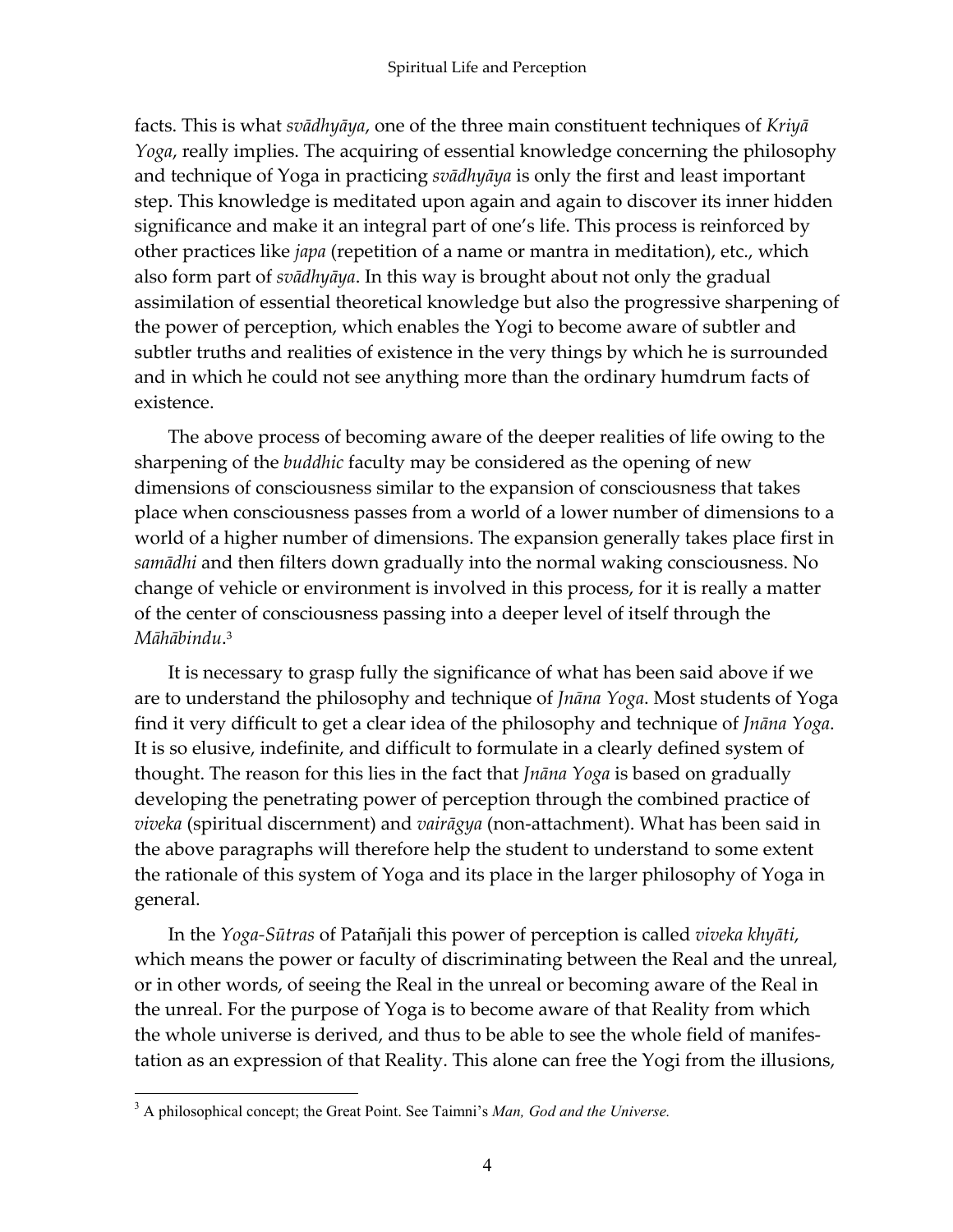limitations, and miseries of life. The real purpose of *samādhi*, the essential technique of Yoga, is really to develop this penetrating power of perception, step by step, until the Yogi is able to see through all the intervening states of mind and perceive the Reality which lies beyond and also within them.

If the development of the penetrating power of perception is the essential technique of *Jnāna Yoga*, then *Jnāna Yoga* is an integral and major part of the Yogic technique outlined in the *Yoga-Sūtras* of Patañjali. Many students can see easily the essential elements of other systems of Yoga in Patañjali's integrated system, but somehow fail to see what role *Jnāna Yoga* plays in his system. A careful examination of Patañjali's system in the light of what has been said above regarding *Jnāna Yoga* will show that *Jnāna Yoga* permeates the whole system of Patañjali. From a general point of view this system may be considered as an elaborated technique of *Jnāna Yoga*, for the emphasis throughout in Patañjali's system is on gaining direct knowledge, culminating in the attainment of the knowledge of the Reality which is the source of all kinds of knowledge. The fact of the matter is that it is impossible to divide different systems of Yoga into watertight compartments. They have all to be considered as different aspects and techniques of one comprehensive philosophy and method of realizing by direct experience the Reality that underlies the universe as a Whole and is also the ultimate basis of each individual human consciousness.

This power of perception is developed not only by means of *samādhi* and all the other practices that precede *samādhi* but also by the intensive practice of *vairāgya* as indicated by the well-known aphorism of the *Yoga-Sūtras* (I–12): "Their suppression [of the modifications of the mind] is brought about by persistent practice and nonattachment" (*abhyāsa-vairāgyābhyām tan-nirodhah*). That is why in *Jnāna Yoga*, *vairāgya* and the different methods of developing it play such an important part. The practices which develop *vairāgya* cannot be defined as clearly as those which lead to the attainment of *samādhi* by manipulating the mind, but all the same they are equally effective in bringing about that state of mind which leads to *samādhi*.

The fact that *Jnāna Yoga* is based on the direct unfoldment of the power of perception also becomes clear when we examine the seven stages in the development of knowledge referred to as *Sapta-Jnāna-bhumika*. The first three stages in this progressive unfoldment of consciousness will be seen to be stages of developing *viveka* as ordinarily understood by the common man, and the last four stages those of developing *viveka khyāti* as defined in the *Yoga-Sūtras*. These last four stages are attained by means of techniques like *samādhi*, etc., which are more specifically identified with the path of Yoga.

If we consider *viveka* as the power of spiritual perception, instead of the capacity to discriminate between the Real and the unreal, it will perhaps be easier for the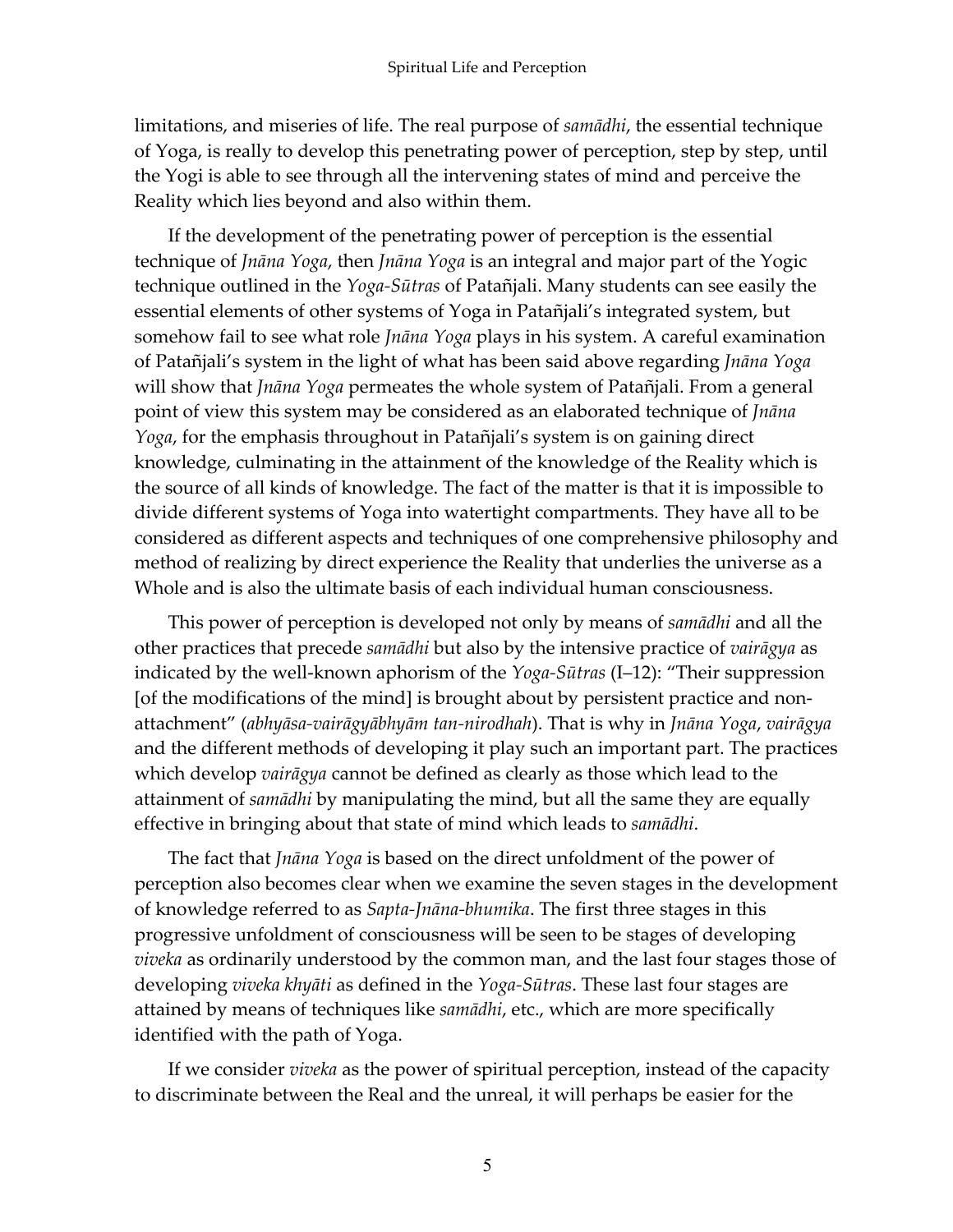ordinary student to understand its nature and role on the path of Self-unfoldment. On closer analysis *viveka*, or spiritual discrimination, is seen to be nothing but the capacity to perceive the deeper and more spiritual significance of things with which we are familiar and which we miss partly or entirely owing to our lack of sensitivity. The whole of the manifested universe, including the phenomenal worlds in which we live and pass our life, is an expression of the One Reality; but we remain completely unaware of this fact because our perceptive power is not sufficient sharpened to perceive this Truth of truths. When this power or faculty begins to unfold from within, the same humdrum, monotonous, and even evil world begins to put on a more spiritual complexion until it is transformed in the last stage as the expression and embodiment of the One Reality. It is this realization that frees us from the illusions, fears, and miseries of embodied existence.

This view of *viveka* will also enable us to bridge the gulf between *viveka* and *viveka khyāti* that exists in the minds of many students. They regard *viveka* and *viveka khyāti* as two different faculties, while actually these are merely two phases, or aspects, of the same faculty of spiritual perception found at the earlier and later stages of its development. The path of Yoga is entered through the exercise of ordinary *viveka*, which enables the aspirant to perceive the illusory nature of worldly life and pursuits and makes him decide to rise beyond these illusions and limitations by finding the Reality that is hidden within the deepest layers of his own consciousness. *Viveka,* and its correlate *vairāgya,* continue to play an ever increasing and deeper role in his spiritual life until the Yogi attains *Dharma Megha Samādhi* through the intensive practice of *para-vairāgya* and *para-viveka* and becomes permanently established in the world of Reality. He has now acquired the capacity of remaining fully and permanently aware of his Divine nature.

*Viveka* thus passes into *viveka khyāti*, and *viveka-khyāti* flowers into the state of Enlightenment and Liberation. From one point of view, treading the path of Yoga will thus be seen to be a matter of progressively unfolding the penetrating power of spiritual perception.

This awakening of our perceptive powers is one of the most wonderful realities of spiritual life. Many of us have had some kind of qualitative experience of this awakening in our ordinary life. We may read a book of deep thought, find nothing in it, and forget all about it. Years pass as we make mental and spiritual progress. We happen to take up the same book again and now find it full of deep significance of which we had not the slightest inkling before. Why? Has the book changed? No! It is we who have changed in the meantime, or rather our perceptive power has unfolded, and it is this fact that enables us to see much more in the same book.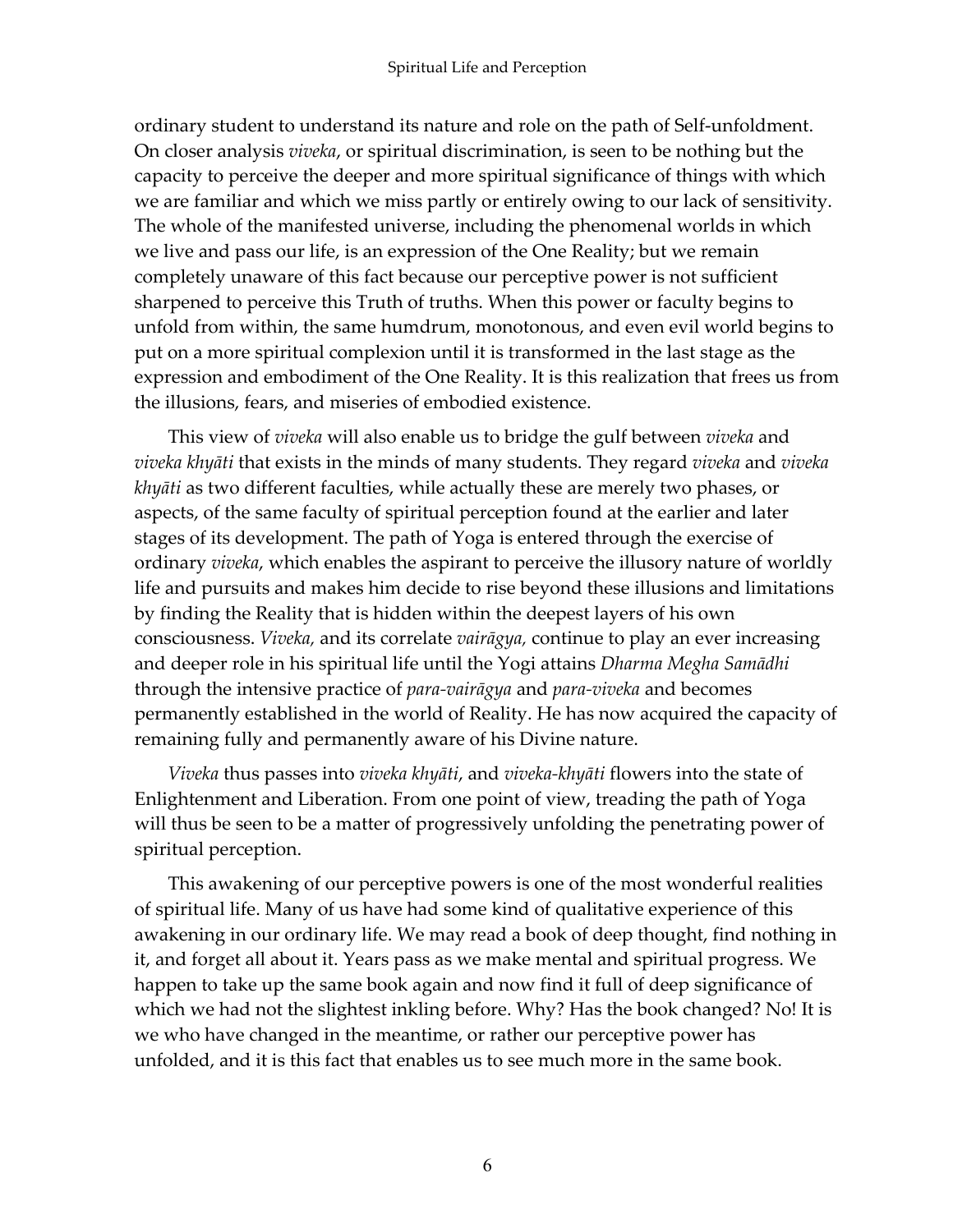But such experiences, though common, are not very remarkable or of much significance because they are on the plane of our ordinary experiences. We see more meaning and greater significance in such cases because our mind and intellect have unfolded or become more developed during the interval and it is this fact which enables us to see more and more in the same things. It is only when we enter the realm of inner realities of spiritual life that we discover what a tremendous difference it makes when our perceptive powers with regard to spiritual matters begin to awaken.

This kind of experience is not necessarily very pleasant or agreeable in the early stages because the dawning of *viveka* not only enables us to see deeper into the realities of spiritual life that, hitherto, were matters of mere intellectual knowledge devoid of any spiritual significance; in the beginning, it is also more likely to tear down the veils of illusion, which surround ordinary worldly objects and pursuits and invest them with glamour. When these veils fall from our eyes, all the pleasure that we found in them and the zest that we felt in their pursuit disappears; our life may appear to have become quite empty and purposeless.

But this negative phase of spiritual awakening—if we may use such a phrase generally passes after a time, unless we become alarmed, unbalanced, and plunge back again into our old life and pursuits with greater zest in order to drown our budding *viveka* deliberately. If we can resist this tendency, we begin to gradually see and feel the positive aspect of the spiritual realities, which are hidden in their fullest splendor beneath the common things of life. It is when we begin to perceive these, at least to some extent, that real spiritual life begins. Till then it is all a play of ideas, illuminated partially perhaps by the light of intuition.

As this perception deepens and becomes more penetrating, the awareness of different spiritual realities (or different aspects of these realities) takes on a betterdefined and dynamic character. And as our progress continues and we draw nearer to our goal, we begin to see a glimmer of that all-pervading Reality which is the source as well as the substance of the manifested universe. We see the ultimate truth of our existence first darkly, as it were, then more and more clearly, until gradually the whole world of objects gets transformed into that Reality in which they essentially exist and of which they are different expressions. As a matter of fact, the objects do not disappear, but being seen as Real in the light of that Reality, they lose their significance as separate objects and merge in that all-embracing and overpowering experience which is beyond our present comprehension and imagination.

As this concept of the ultimate state of Self-realization is extremely subtle, let us dwell on it for a while to clarify our ideas. To understand this concept we have to recall that consciousness is not only the subtlest principle in existence, but it also has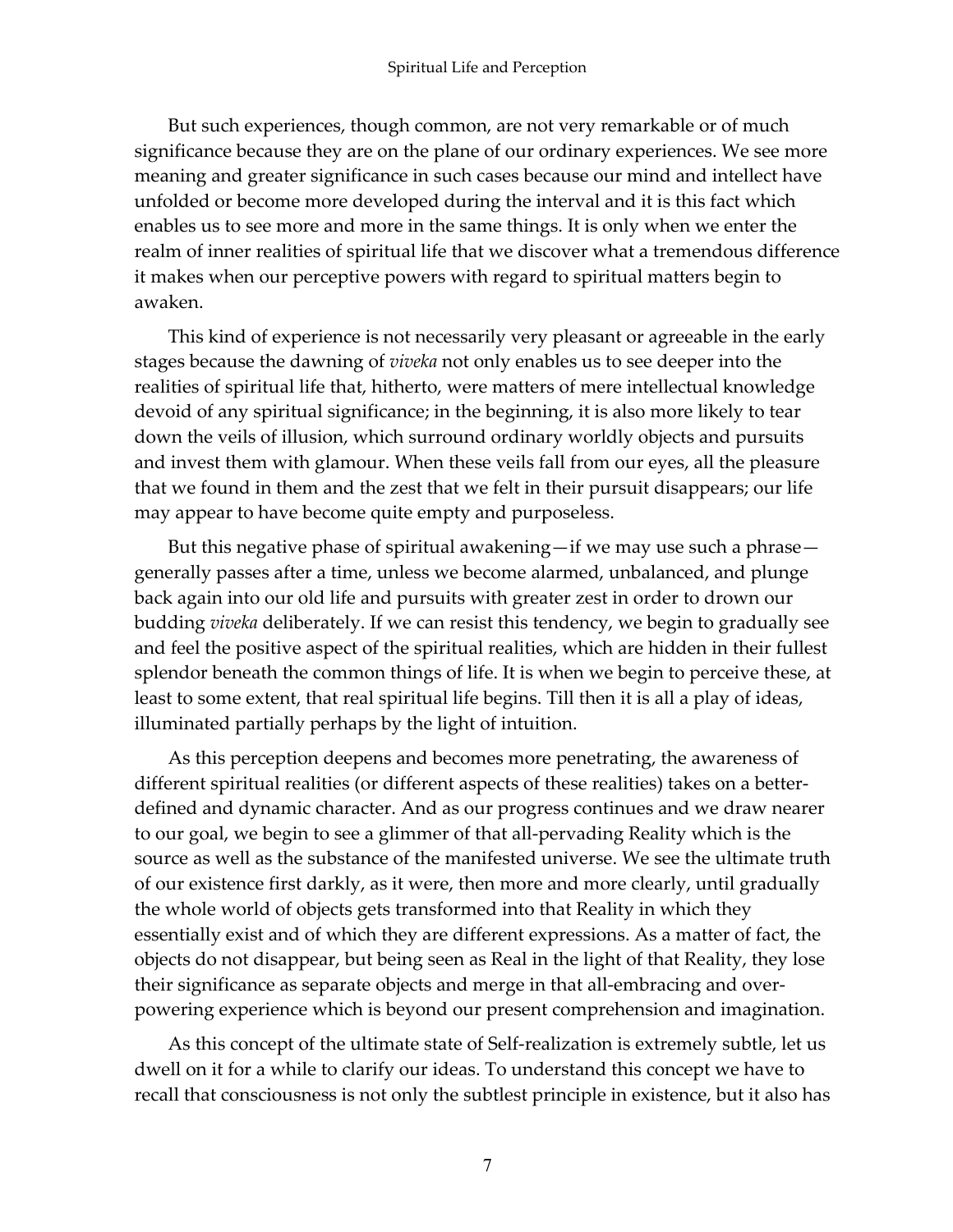a unique character with which we cannot find any parallel in our ordinary experiences. It is this subtlety and uniqueness of character that enables consciousness not only to pervade everything but also at the same time to contain everything in the manifest and the Unmanifest within itself. The idea of pervasion, which is generally associated with the underlying Reality of the universe, does not fully represent the relation of this Reality with the manifest and the Unmanifest. For a thing that pervades another is different, and apart from, the thing which is pervaded. But this Reality not only pervades but also contains everything in itself. Whatever exists, exists in this Reality and is derived from It. It, no doubt, pervades everything, but it is also what is pervaded.

From this relation of the One Reality to the manifest and the Unmanifest, and keeping in mind the order in which the different fundamental principles of existence are derived from this Reality, we can see, at least intellectually, what happens when spiritual perception awakens and its penetrating power increases progressively. In the first stage, the outer world of sensuous perception dissolves in mind. This does not mean necessarily that it disappears. It means that it is seen clearly as an expression of mind. The mind then dissolves in consciousness. This again does not mean that the mind disappears. It means that it is seen as an expression of consciousness. The consciousness then dissolves in the Reality in which everything is contained. This is the supreme phase of the awakening perception when everything is seen as contained in the One Reality and as an expression of that Reality. And yet in all these tremendous changes that take place, no change in the content of consciousness need take place. For everything is inherently and always contained in consciousness and is an expression of consciousness. It is only a question of deeper perception or seeing the same things from a deeper level of consciousness.

What has been pointed out above should make the aspirant realize the importance of making definite efforts to develop the penetrating power of perception and not remain content with merely adding to the stock of ideas in his mind. The first requires bringing about drastic changes in our mind, heart, and attitudes by means of rigorous self-discipline, while all that is necessary in enlarging our stock of ideas is to read books and hear lectures. The first course leads ultimately to Enlightenment and freedom from the illusions and miseries of life while the second course enables us to have merely the satisfaction of enlarging our mental horizon and being considered as a very learned person, possibly involved in greater and more insidious illusions of life as pointed out in verse 9 of the Iśa Upanishad: "Into a blind darkness they enter who are devoted to ignorance (rituals); but into a greater darkness they enter who engage in knowledge alone."